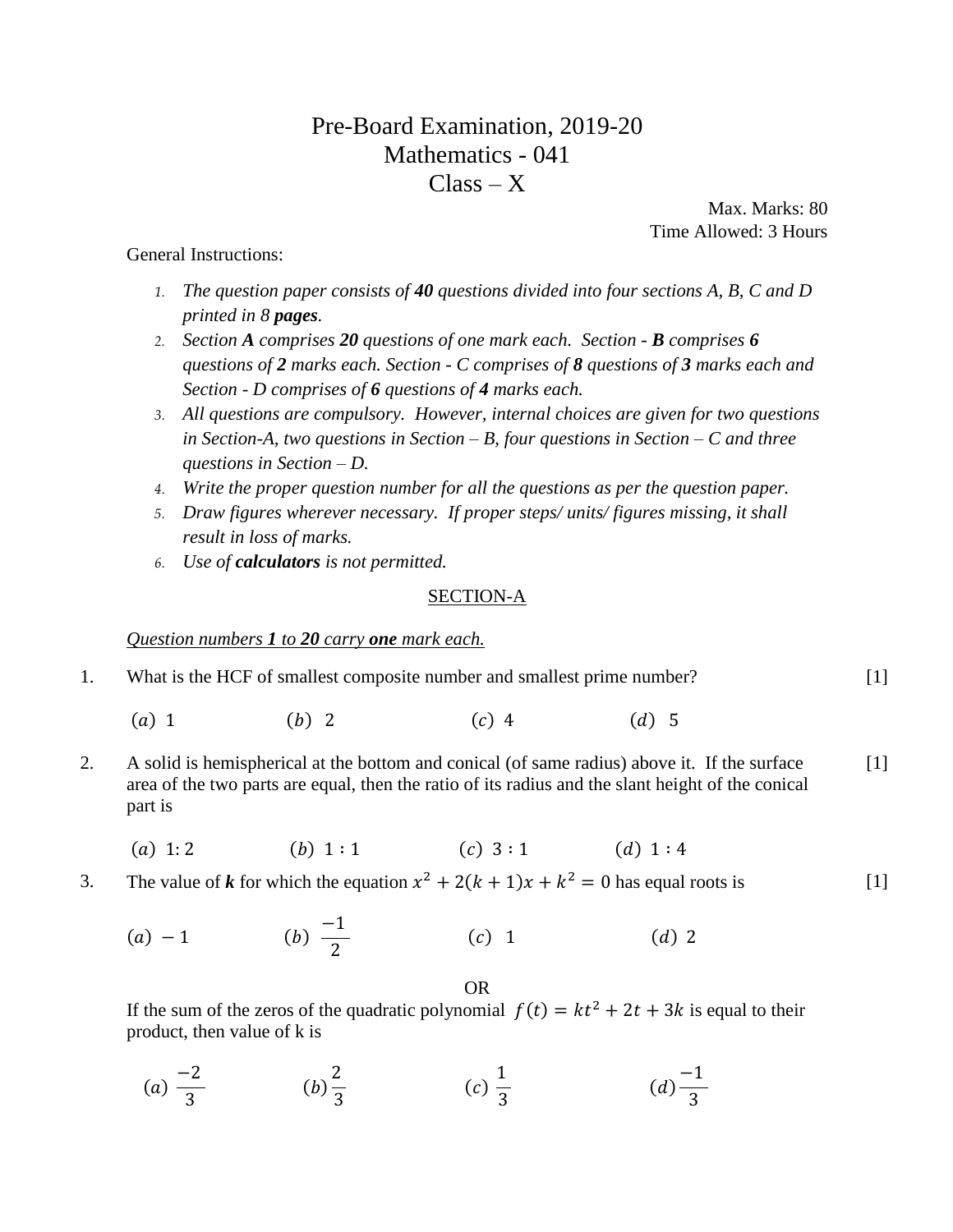4. If the mean of 26, 19, 15, 24 and  $x$  is  $x$ , then find the median of the data

$$
(a) 23 \t\t (b) 22 \t\t (c) 20 \t\t (d) 21
$$

5. The pair of linear equations  $x = y$  and  $x + y = 0$  has (a)no common solution (b) infinitely many solution

(c) unique solution (d) inconsistent

6. 
$$
\frac{1}{1 + \sin \theta} + \frac{1}{1 - \sin \theta}
$$
 is equal to  
(a) 
$$
2 \sec^2 \theta
$$
 (b) 
$$
2 \cos^2 \theta
$$
 (c) 0 (d) 1

7. If 
$$
\sin 3\theta = \cos(\theta - 6^{\circ})
$$
, where  $3\theta$  and  $(\theta - 6^{\circ})$  are acute angles, then the value  
of  $\theta$  is  
(a) 42° (b) 24° (c) 12° (d) 26

8. Two arithmetic progressions have equal common differences. The first term of one of these is 3 and that of the other is 8, then the difference between their  $100<sup>th</sup>$  term is [1]

(a) 4 (b) 5 (c) 6 (d) 3

9. In the given figure,  $AD = 3$  cm,  $AE = 5$  cm,  $BD = 4$  cm,  $CE = 4cm$ ,  $CF = 2$  cm,



[1]

[1]

[1]

 $BF = 2.5cm$ , then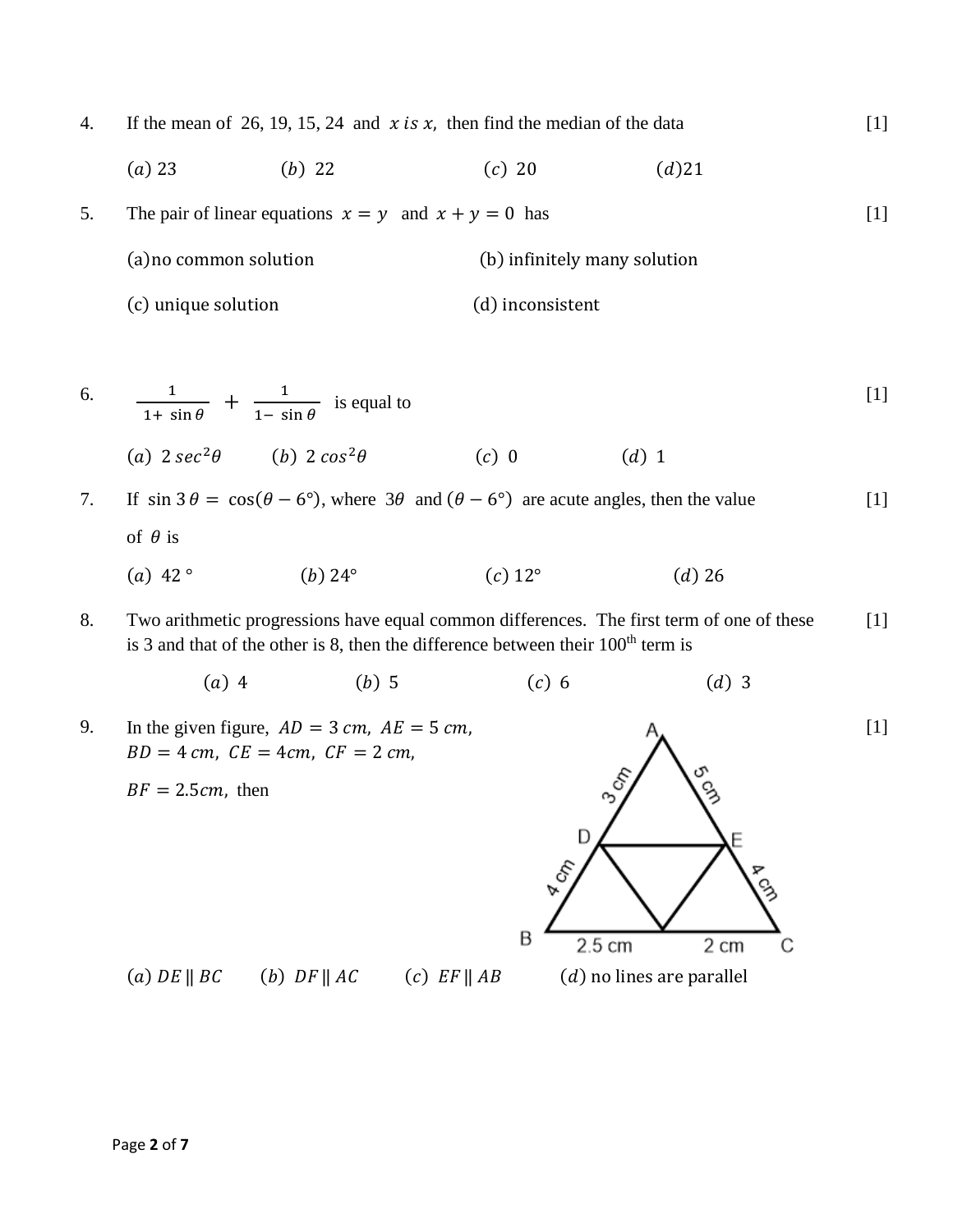10. A card is drawn from a well-shuffled deck of 52 playing cards. The probability that the card will not be an ace is [1]

(a) 
$$
\frac{1}{13}
$$
 \t\t (b)  $\frac{1}{4}$  \t\t (c)  $\frac{12}{13}$  \t\t (d)  $\frac{3}{4}$ 

- 11. A pendulum swings through an angle of 30º and describes an arc 8.8 cm in length. Find the length of the pendulum.  $\left( Use \ \pi = \frac{22}{7} \right)$  $\frac{22}{7}$  $[1]$
- 12. Find mode of the data, using an empirical relationship, when it is given that its mean and median are 10.5 and 9.6 respectively. [1]
- 13. If one zero of the quadratic polynomial  $2x^2 3x + p$  is 3, then find the value of p. [1]
- 14. Find the 4<sup>th</sup> term from the end of the A.P.,  $-11, -8, -5, ...$ , 49. [1]

#### OR

Which term of the AP 21, 18, 15, ..., is zero.

- 15. The angle of elevation of the top of a tower from a point 20 m away from the base is 45º. Find the height of the tower.  $[1]$
- 16. If the areas of two similar triangles are in the ratio 25 : 64, then find the ratio of their corresponding sides. [1]
- 17. If the mid-point of the line segment joining the points  $P(6, b 2)$  and  $Q(-2, 4)$  is  $P(2, -3)$ , find the value of b. [1]
- 18. The radii of the circular ends of a bucket of height 40 cm are 24 cm and 15 cm. Find the slant height of the bucket. [1]
- 19. A girl calculates that the probability of her winning the first prize in a lottery is 0.08. If 6000 tickets are sold, how many tickets has she bought? [1]
- 20. On comparing the ratios  $\frac{a_1}{a_2}$ ,  $\frac{b_1}{b_2}$  $\frac{b_1}{b_2}$  and  $\frac{c_1}{c_2}$ , find out whether the following pair of linear equations is consistent or inconsistent:  $[1]$

 $2x - 3y = 8$  and  $4x - 6y = 9$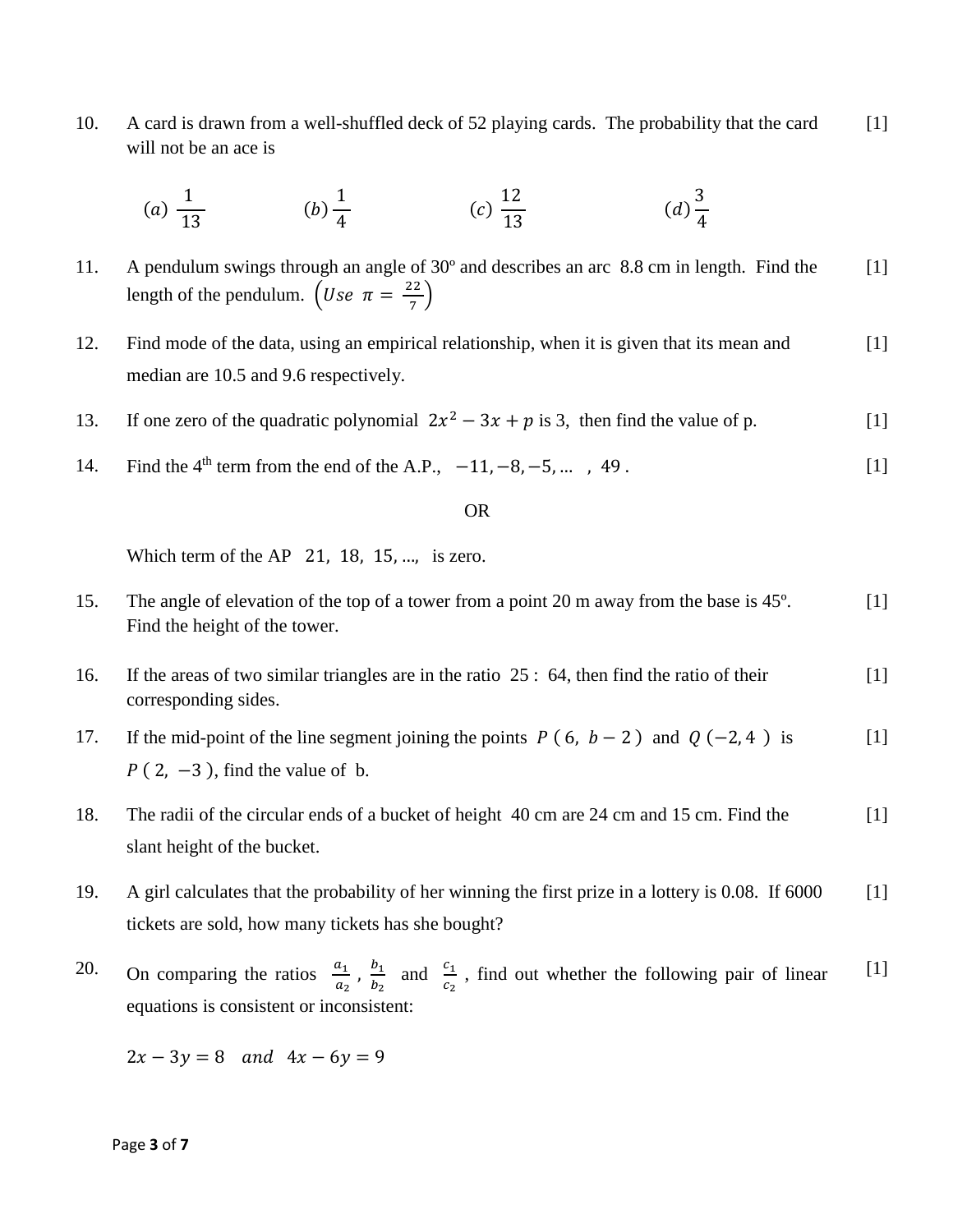#### SECTION-B

# *Question numbers 21 to 26 carry two marks each.*

- 21. If HCF of 144 and 180 is expressed in the form  $13m 3$ , find the value of m.
- 22. Which term of the Arithmetic progression 3, 10, 17, … will be 84 more than its 13<sup>th</sup> term?

OR

[2]

[2]

[2]

If the sum of first *n* terms of an AP is given by  $S_n = 3n^2 + 2n$ , find the nth term of the AP.

23. Evaluate:  
\n
$$
\frac{\sec^2 54^\circ - \cot^2 36^\circ}{\csc^2 57^\circ - \tan^2 33^\circ} + 2 \sin^2 38^\circ \sec^2 52^\circ - \sin^2 45^\circ
$$
\n[2]

24. In given figure  $\triangle ABC$  is similar to  $\triangle XYZ$  and AD and XE are angle bisectors of ∠A and  $\angle X$  respectively such that AD and XE in centimetres are 4 and 3 respectively, find the ratio of area of  $\triangle ABD$  and area of  $\triangle XYZ$ . [2]



- 25. For what value of k will the following pair of linear equations have no solution?  $2x + 3y = 9$ ;  $6x + (k - 2)y = (3k - 2)$
- 26. Find the values of y for which the distance between the points  $P(2, -3)$  and  $Q(10, y)$  is 10 units.

OR

Find the ratio in which the y-axis divides the line segment joining the points  $(5, -6)$  and  $(-1, -4)$ .

SECTION-C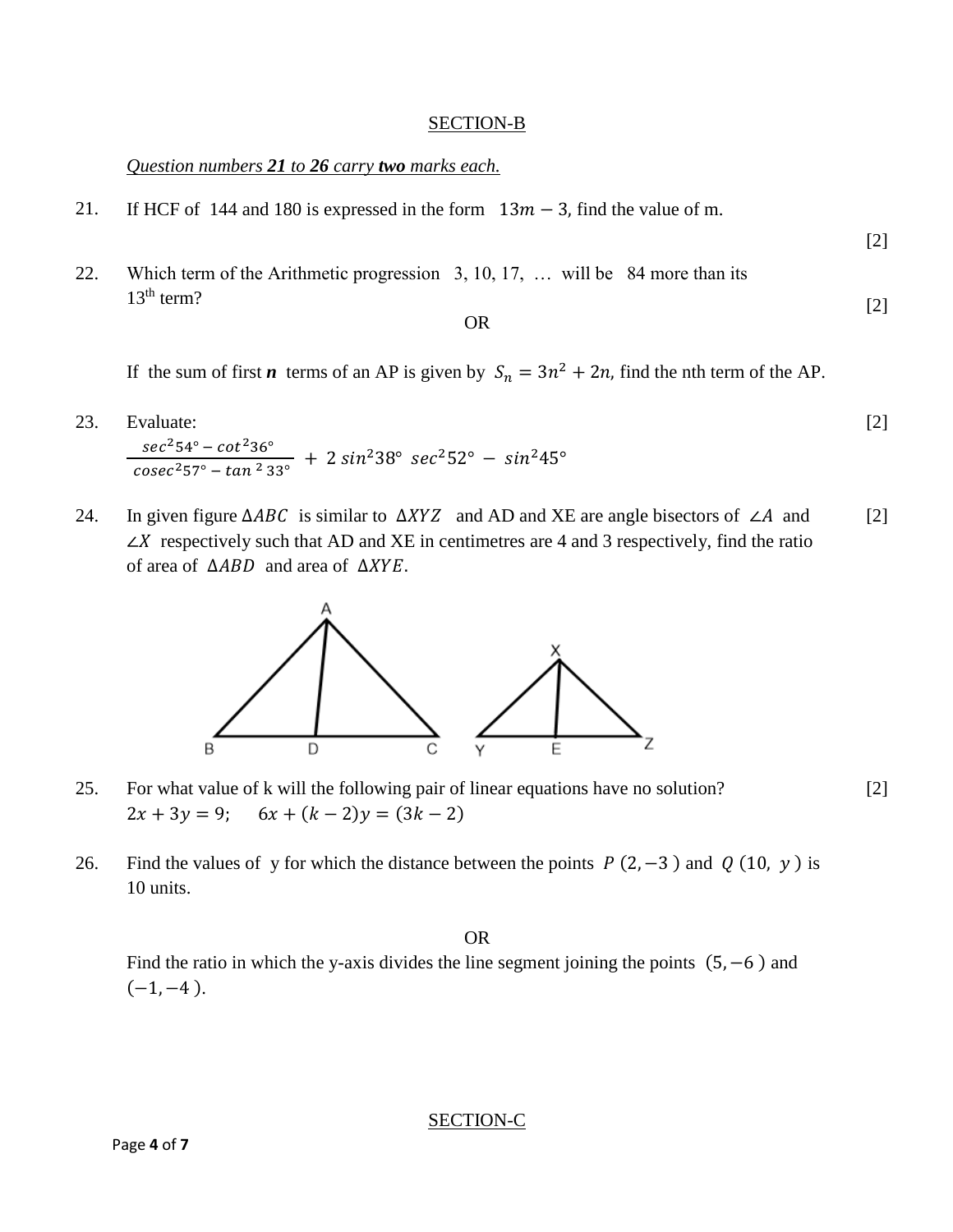# *Question numbers 27 to 34 carry three marks each.*

27. Show that  $3 + 5\sqrt{2}$  is an irrational number, given  $\sqrt{2}$  is an irrational number.

OR

An army contingent of 616 members is to march behind an army band of 32 members in a parade. The two groups are to march in the same number of columns. What is the maximum number of columns in which they can march?

28. From a point P on the ground, the angle of elevation of the top of a 10m tall building and a helicopter, hovering at some height vertically over the top of the building are 30<sup>°</sup> and 60<sup>°</sup> respectively. Find the height of the helicopter above the ground. [3]

29. In 
$$
\triangle ABC
$$
,  $AD \perp BC$  and  $AD^2 = BD \times DC$ . Prove that  $\angle BAC = 90^\circ$ . [3]

In the given figure, ABCD is a trapezium with  $AB \parallel DC$ . If  $\triangle AED$  is similar to  $\triangle BEC$ , prove that  $AD = BC$ .



30. If two zeroes of the polynomial  $x^4 - 6x^3 - 26x^2 + 138x - 35$  are  $(2 + \sqrt{3})$  and  $(2-\sqrt{3})$ , find other zeroes. [3]

OR

On dividing  $(x^3 - 3x^2 + x + 2)$  by a polynomial  $g(x)$ , the quotient and remainder are  $(x - 2)$  and  $(-2x + 4)$  respectively. Find  $g(x)$ .

OR

31. Solve the quadratic equation:

$$
\frac{x+1}{x-1} + \frac{x-2}{x+2} = 3, (x \neq 1, -2)
$$

Solve for  $9x^2 - 9(a+b)x + (2a^2 + 5ab + 2b^2) = 0$ .

[3]

[3]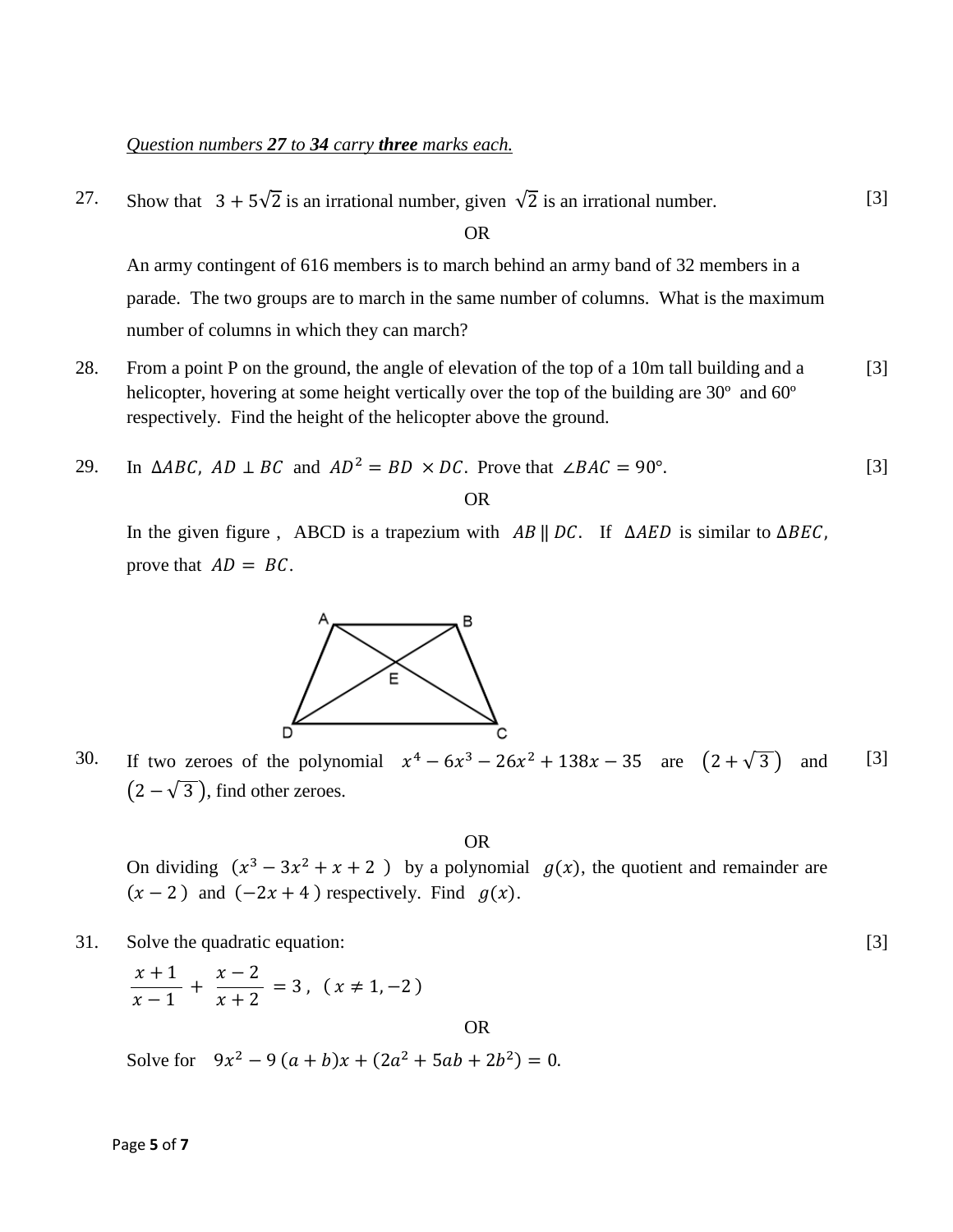- 32. Find the area of the triangle formed by joining the mid-points of the sides of the triangle whose vertices are  $A(2, 2)$ ,  $B(4, 4)$  and  $C(2, 6)$ . [3]
- 33. One card is drawn from a well-shuffled pack of 52 cards. Find the probability of drawing: [3]
	- (i) An ace
	- (ii) '2' of spades
	- (iii) '10' of black suit.
- 34. Circumference of the edge of hemispherical bowl is 132 cm. Find the capacity of the bowl. [3]

## SECTION-D

## *Question numbers 35 to 40 carry four marks each.*

- 35. Draw a circle of radius 5 cm. Draw a pair of tangents to this circle, which are inclined to each other at an angle of 60º. [4]
- 36. Draw the graph of  $2x + y = 6$  and  $2x y + 2 = 0$ . Shade the region bounded by these lines and the x-axis. Find the area of the shaded region. [4]

OR

Solve for x and y :  
\n
$$
\frac{1}{2(2x+3y)} + \frac{12}{7(3x-2y)} = \frac{1}{2};
$$
\n
$$
\frac{7}{(2x+3y)} + \frac{4}{(3x-2y)} = 2;
$$
\nwhere  $2x + 3y \neq 0$ ; and  $3x - 2y \neq 0$ .

[4]

37. Show that:

$$
\frac{\tan^3\theta}{1+\tan^2\theta}+\frac{\cot^3\theta}{1+\cot^2\theta}=\sec\theta\csc\theta-2\sin\theta\cos\theta.
$$

# OR

A bird is sitting on the top of a tree, which is 80 m high. The angle of elevation of the bird, from a point on the ground is 45º. The bird flies away from the point of observation horizontally and remains at a constant height. After 2 seconds, the angle of elevation of the bird from the point of observation becomes 30º. Find the speed of flying of the bird.